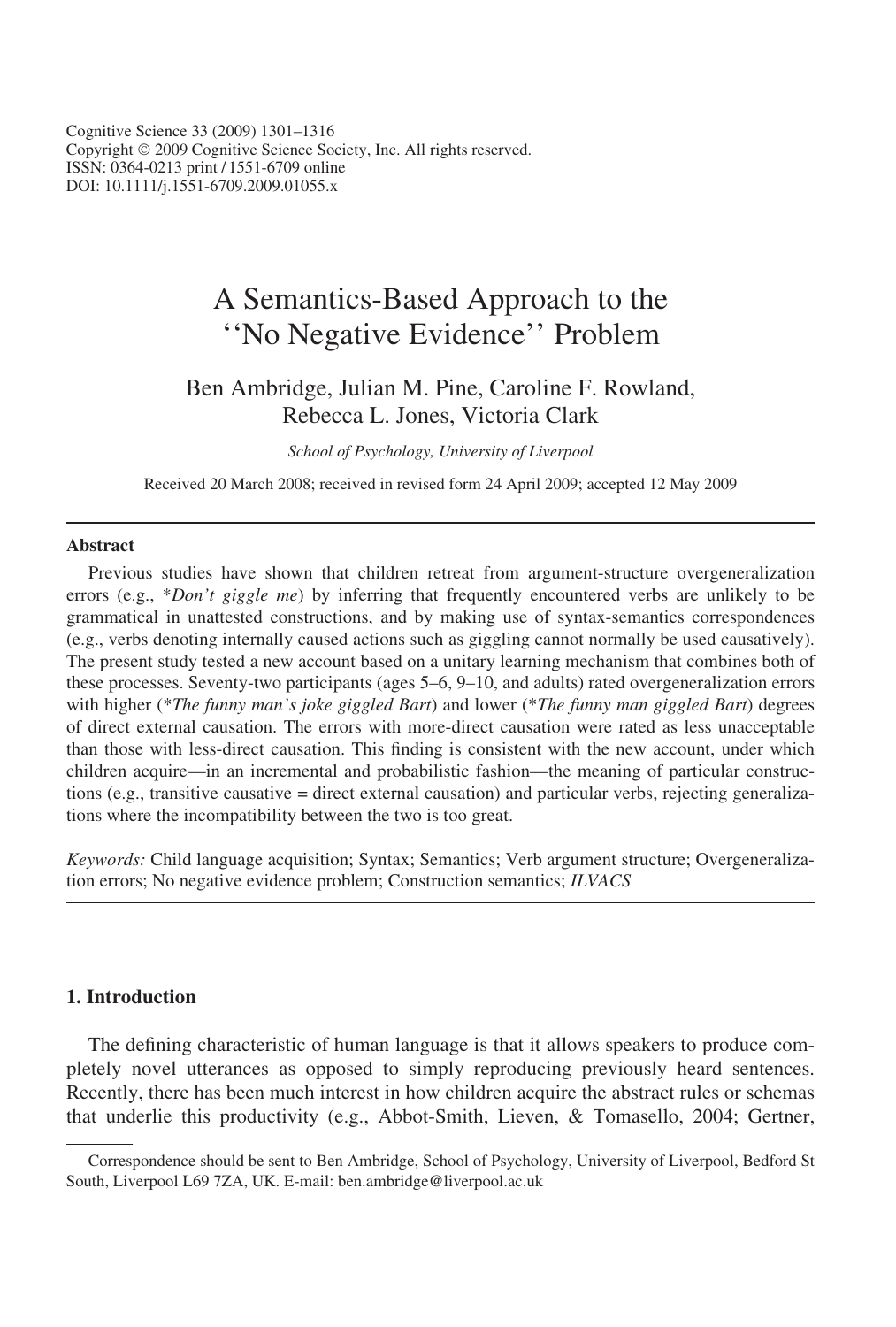Fisher, & Eisengart, 2006; Savage, Lieven, Theakston, & Tomasello, 2003; Thothathiri & Snedeker, 2008). A key (though perhaps underresearched) question in this debate is that of how, having acquired productive syntactic rules or constructions, children learn to appropriately restrict their usage in order to avoid producing utterances that are regarded as ungrammatical by adult speakers. For example, all native English speakers are able to produce utterances with novel verbs such as *The man pilked the ball* on the basis of hearing utterances such as *The ball pilked*, yet, at the same time, are able to *avoid* producing \**The clown* giggled the girl despite hearing The girl giggled. Furthermore, children are known to actually produce overgeneralization errors of this type (e.g.,  $*Don't giggle me; *I'm just gonna$ fall this on her; from Bowerman, 1982) before "retreating" from such overgeneralizations later in development. Arriving at an explanation of exactly how children acquire this capacity for restricted generalization represents ''one of the most intriguing and difficult challenges'' facing the field (Bowerman, 1988: 73), yet such an explanation must form the core of any successful theory of language acquisition.

Until recently, the available explanations for how this capacity for restricted generalization is acquired have proved problematic. Although parental feedback may alert children to some grammatical errors (Saxton, 2000), an additional mechanism is required to explain the fact that adults still regard as ungrammatical errors for which they are unlikely to have received such feedback during childhood (e.g.,  $*The message emailed to$ John.). The notion of "competition" (MacWhinney, 1987) can account for "unlearning" of simple errors for which there is a direct competitor in the input (e.g.,  $*sitted$  is blocked by *sat*) but struggles to explain *argument-structure* overgeneralization errors. These occur when the child uses a particular verb (e.g., the intransitive verb  $giggle)$  in an argument-structure construction in which it is not licensed in the adult grammar (e.g., the transitive causative [SUBJECT] [VERB] [OBJECT] construction), yielding, for example, *\*The joke giggled me.*<sup>1</sup> The problem here is that there is no direct alternative form to block the error.<sup>2</sup> In a recent study focusing on transitive-causative overgeneralization errors of this type, Ambridge, Pine, Rowland, and Young (2008) found support for two separate but compatible hypotheses concerning this generalization-then-restriction process (see also B. Ambridge, J. M. Pine, C. F. Rowland, & V. Clark, unpublished data, for converging evidence from the dative alternation).

# 1.1. Entrenchment hypothesis

Under the entrenchment hypothesis (Braine & Brooks, 1995), children retreat from such overgeneralizations probabilistically on the basis that the repeated presentation of a verb in one construction (e.g., I giggled) together with its absence in another (e.g., \*The joke giggled  $me$ ) causes the learner to gradually infer that this verb may not be used in the nonattested construction. This hypothesis predicts that such argument-structure overgeneralization errors (e.g., \*The clown laughed the man) should be rated as least acceptable for high-frequency verbs, for which the correct usage will have become most ''entrenched'' (e.g., laugh), more acceptable for low-frequency verbs (e.g., giggle), and most acceptable for semantically matched novel verbs *(tamm*; meaning to laugh in a high-pitched manner).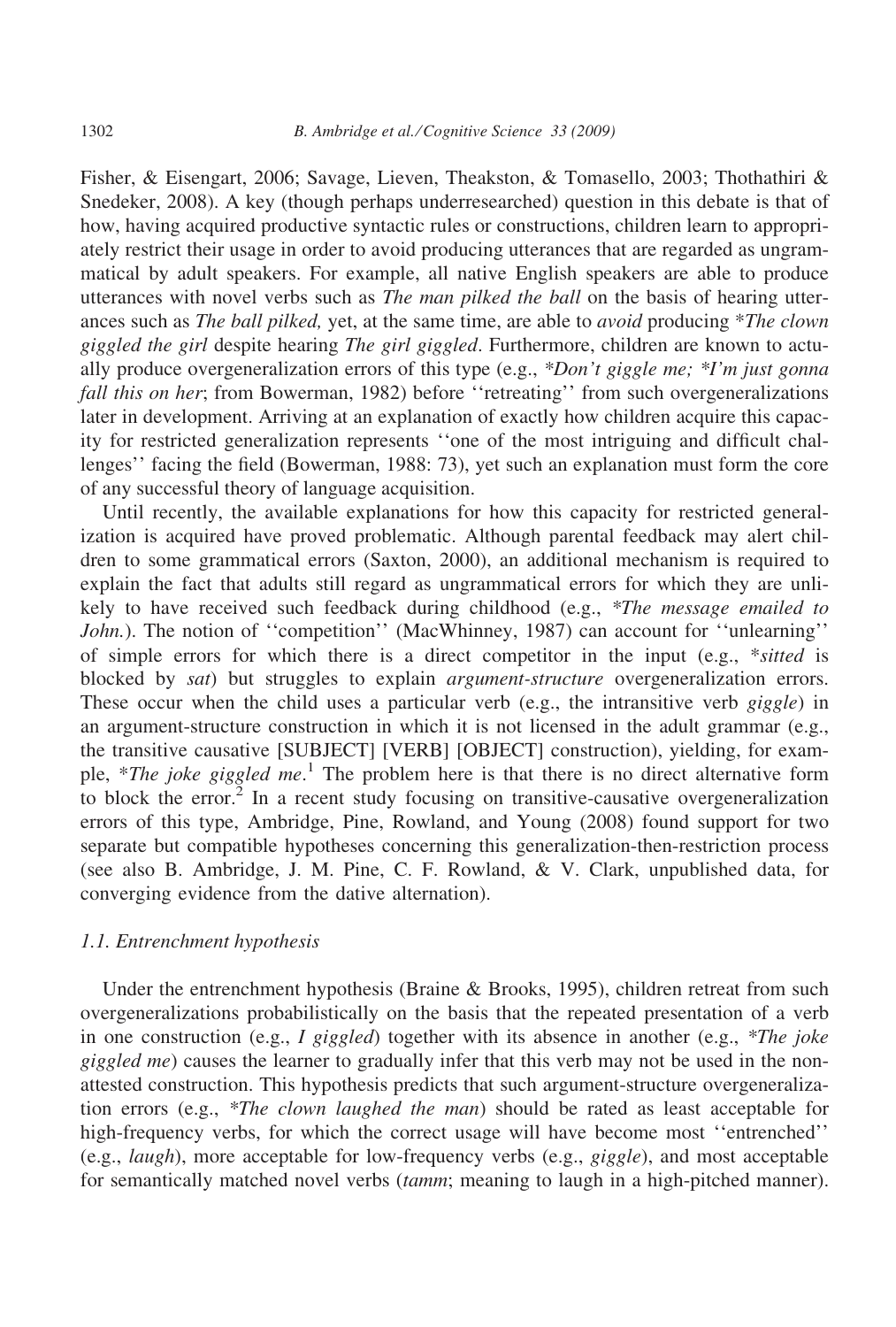In order to test this hypothesis, Ambridge et al. (2008) developed a ''smiley-face'' scale that allows even young children to provide graded judgments of sentence acceptability. Participants' judgments followed the pattern predicted by this hypothesis for all age groups studied (5–6, 9–10, and adults), echoing previous findings observed in binary grammaticality-judgment and elicited-production studies (Brooks, Tomasello, Dodson, & Lewis, 1999; Theakston, 2004). One aim of the present study is to replicate this finding with a different set of verbs and sentence types.

# 1.2. Verb-semantics hypothesis

Under the semantic-verb-class account (Pinker, 1989), retreat from overgeneralization occurs gradually as children form semantic classes of verbs (i.e., classes of verbs denoting similar actions or events) that may appear in certain constructions. For example, ''verbs of semivoluntary expression of emotion'' such as *laugh* and *giggle* (Pinker, 1989: 303) form a class of verbs that can appear in the intransitive construction (e.g., The man laughed/giggled). However, such verbs are NOT members of a class of verbs that can appear in the transitive causative construction (e.g., the class of verbs of ''motion around an axis'' such as spin, rotate) and so are prohibited from appearing in that construction (hence the ungrammaticality of \*The joke laughed/giggled me). Errors are possible early in development before the semantic verb classes have been formed, but they cease when the child arrives at an adult-like set of classes. Ambridge et al. (2008) taught participants three novel verbs (tamm, fudd, meek), each denoting an action whose semantics<sup>3</sup> were consistent with intransitive-only verb classes (novel types of laughing, falling, and disappearing events). The account predicts that participants will accept uses of the novel verbs in an intransitive construction (e.g., The man tammed [=laugh in a high-pitched manner]) because the semantics of the action denoted are consistent with those of an intransitive-only verb class, but will rate as unacceptable uses in a transitive construction (e.g.,  $*The$  *clown tammed the man*), as the semantics are not consistent with those of a transitive verb class. For adults and older children (9–10), this prediction was confirmed for all three novel verbs (see Brooks & Tomasello, 1999 for similar findings in a production study with children aged 4;6). For the younger children, this prediction was supported only for the novel laughing verb, which also displayed the largest effect with the older groups. Ambridge et al. (2008) argued that this is because the novel laughing verb has semantics that are more inherently internally caused than the novel *disappearing* or *falling* verb. Indeed this effect also held across the familiar *falling, disappearing, and laughing verbs used in this pre*vious study. One aim of the present study was to investigate whether the finding that causative overgeneralization errors are rated as less acceptable for laughing than disappearing verbs holds for a new set of stimuli. A more important aim was to conduct a preliminary investigation of a new hypothesis inspired by this previous finding.

# 1.3. The ILVACS account: Integrating the two hypotheses

Although both the entrenchment and verb-semantics hypotheses have received empirical support, neither hypothesis on its own can explain the pattern of data observed over these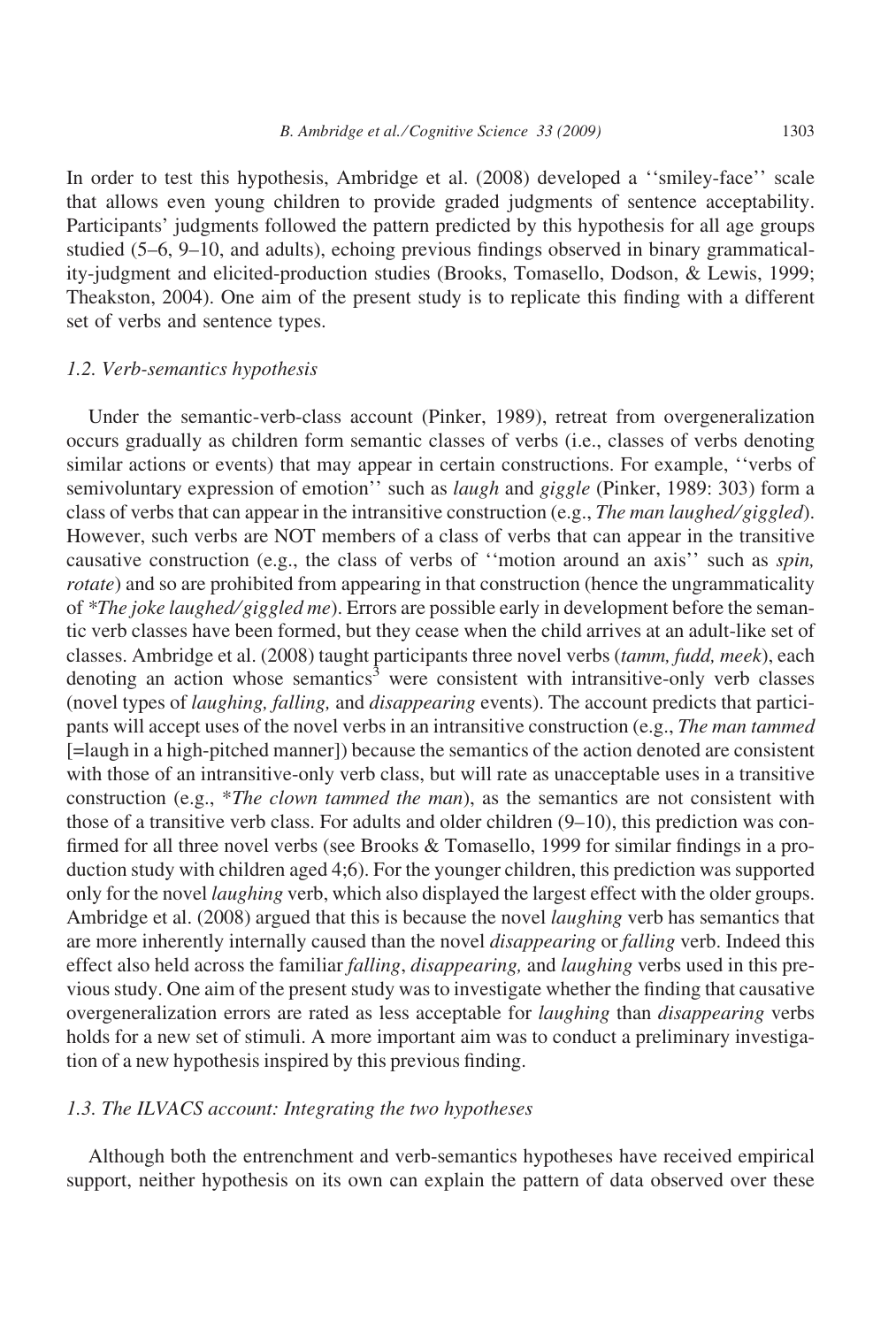studies. The entrenchment hypothesis contains no mechanism for forming semantic verb classes, while the semantic-verb-class hypothesis, in the form proposed by Pinker (1989), rules out a role for entrenchment, at least beyond a certain point in development, as ''an adult's narrow-class rules correspond to the verbs that happen to alternate in his…lexicon at a maturationally determined critical point'' (p. 349). The main goal of the present paper is to propose and conduct a preliminary test of a new account based on a single learning mechanism that yields both of these effects.

The starting point for this new account is the finding of Ambridge et al. (2008) that transitive causative overgeneralization errors were rated as less acceptable for (English and novel) laughing verbs than *disappearing* or *falling* verbs. Many authors have noted that verbs (or—more properly—the actions denoted by those verbs in particular sentence contexts) appear to lie on a gradient with respect to the extent to which they are semantically consistent with the meanings of (and hence are  $\frac{[un]}{gramm}$  maticular constructions. For the transitive causative construction, the relevant gradient would appear to be the extent to which the actions denoted ''are directly causable by an external agent'' (Pinker, 1989: 302). Verbs denoting actions that require an external causer *require* the transitive causative construction (e.g., The man washed the clothes), with the intransitive prohibited (e.g.,  $*The$  clothes *washed*).<sup>4</sup> Verbs denoting actions that "have internal causes that would make any external prodding indirect'' (p. 302) *prohibit* the transitive causative construction (e.g.,  $*The$  *clown laughed the man*), while verbs denoting events for which causation can be viewed as either internal or external permit both (e.g., The man rolled the ball/The ball rolled) (Wolff, 2003).

One plausible learning mechanism, then, would be for the child to incrementally acquire the semantics of both particular verbs (or, more properly, of the actions denoted by them) and particular constructions. Overgeneralization errors would cease as the child learned enough about the semantics of the relevant construction (e.g., *direct external causation*) and of the actions associated with particular verbs (e.g., internal, semi-voluntary causation) to detect a mismatch. In subsequent discussion, we will refer to this proposal as the *Incremen*tal Learning of Verb and Construction Semantics (ILVACS) account.

On this account, ''entrenchment'' is conceptualized not as a simple statistical tallying of the number of times that a verb (e.g., *giggle* or *laugh*) has occurred in a particular construction (e.g.,  $SVO$ ). Rather, repeated presentation of a verb strengthens the (here,  $single$ participant, internally caused) semantic representation of the actions denoted by that verb. Thus, transitive causative overgeneralization errors are rated as less acceptable with *laugh* than giggle because the former is more strongly associated with the semantics of internal causation—and hence more resistant to coercion into a semantically opposed construction  $(i.e., SVO = direct external causation)$ —than the latter. This mechanism would also give rise to apparent effects of semantic verb class, as verbs denoting semantically similar actions will inevitably be semantically (in/)compatible with a similar set of constructions.

# 1.4. Testing the ILVACS account

The central assumption of the *ILVACS* account is that children reject (or cease to produce) generalizations for which the clash between the semantics of the relevant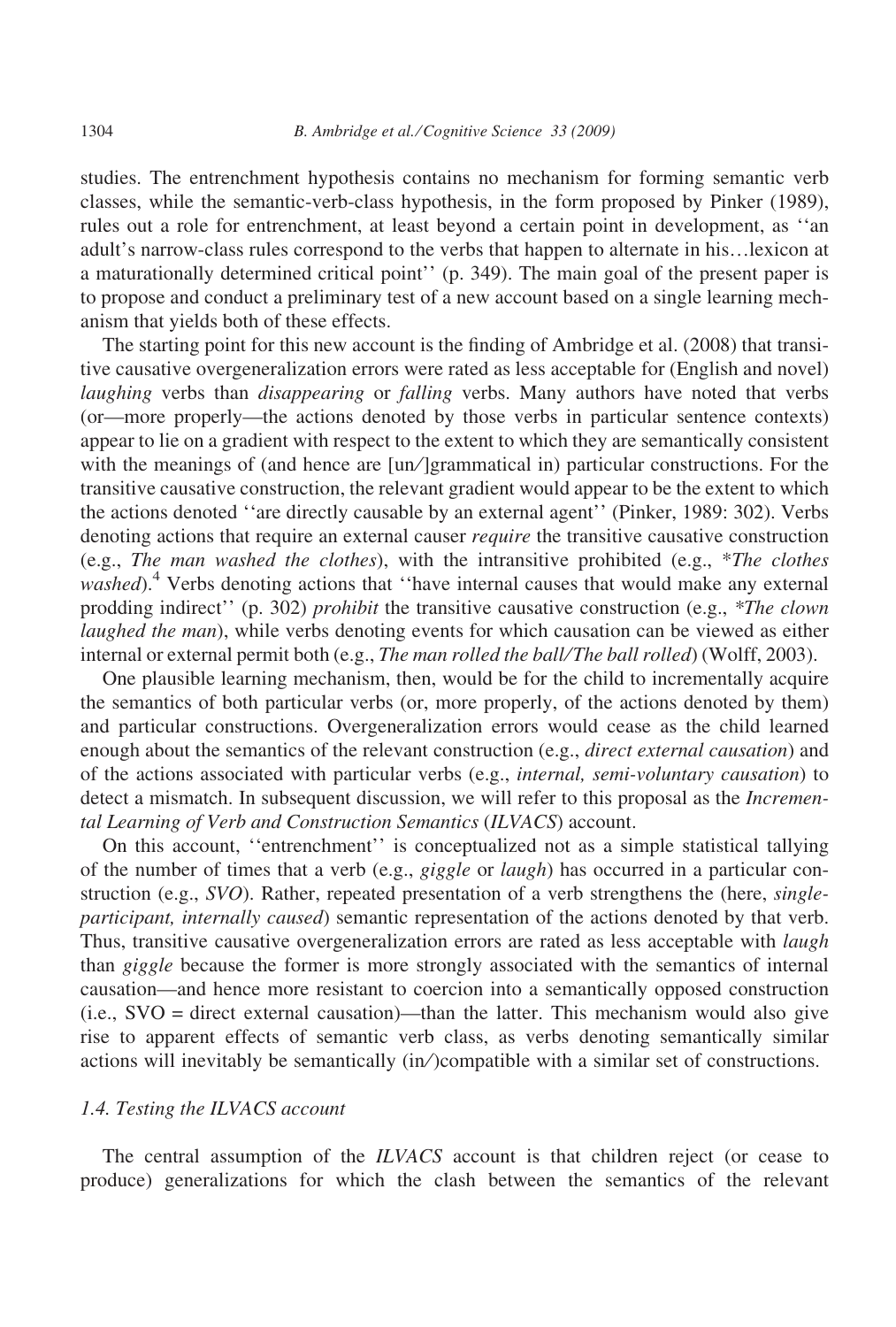construction and of the action denoted by the verb is too great. This predicts that it should be possible to manipulate the extent to which particular transitive causative overgeneralization errors are considered to be ungrammatical by manipulating the semantics of the action described by the verb along the dimension of directnessof-external-causation. Since this construction is associated with the meaning of direct external causation, this clash will be reduced (and hence acceptability increased) when the extent to which the action denoted by the verb is also one of direct external causation is increased.

One way to manipulate the semantics of the action described by the verb along the dimension of directness-of-external-causation is to manipulate the sentence context (i.e., properties of other items in the sentence). For events of causation, the directness of this causation can be manipulated by manipulating properties of the agent. Consider the following overgeneralization errors (with the agent underlined).

\*The magician disappeared Bart ⁄ \*The magician's spell disappeared Bart \*The funny man giggled Bart ⁄ \*The funny man's joke giggled Bart

For the sentences on the right, the magician */funny* man performs an action (casting a spell or telling a joke) that in turn causes the *disappearing/giggling* event. In terms of a chain of causation (e.g., Talmy, 2000), we might represent these events as follows:

Magician CAUSE spell CAUSE Bart disappear Funny man CAUSE joke CAUSE Bart giggle

For the sentences on the left, the event is similar, but the intervening cause is not specified.

# Magician CAUSE ??? CAUSE Bart disappear Funny man CAUSE ??? CAUSE Bart giggle

Although the intervening cause need not necessarily be casting a spell or telling a joke, it is clear that there is nevertheless some intervening cause (e.g., the magician waving a wand or the funny man pulling a face) that is responsible for the disappearance or laughter. Thus, The magician's spell and The funny man's joke (one link in the causal chain from the *disappearing/giggling* event) are more direct causers of these events than *The* magician and The funny man (two links in the causal chain from these events), respectively. Consequently, the action denoted by the verb is more compatible with the notion of direct external causation (the meaning associated with the transitive causative construction) for the sentences \*The magician's spell disappeared Bart and \*The funny man's joke giggled Bart than for the sentences \*The magician disappeared Bart / \*The funny man giggled Bart (even though the verb itself is the same in each sentence pair).<sup>5</sup> Thus, the prediction of our new account is that transitive causative overgeneralization errors of the former type (e.g., \*The magician's spell disappeared Bart) should be rated as more acceptable than errors of the latter type (e.g., \*The magician disappeared Bart). The aim of the present study is to test this prediction.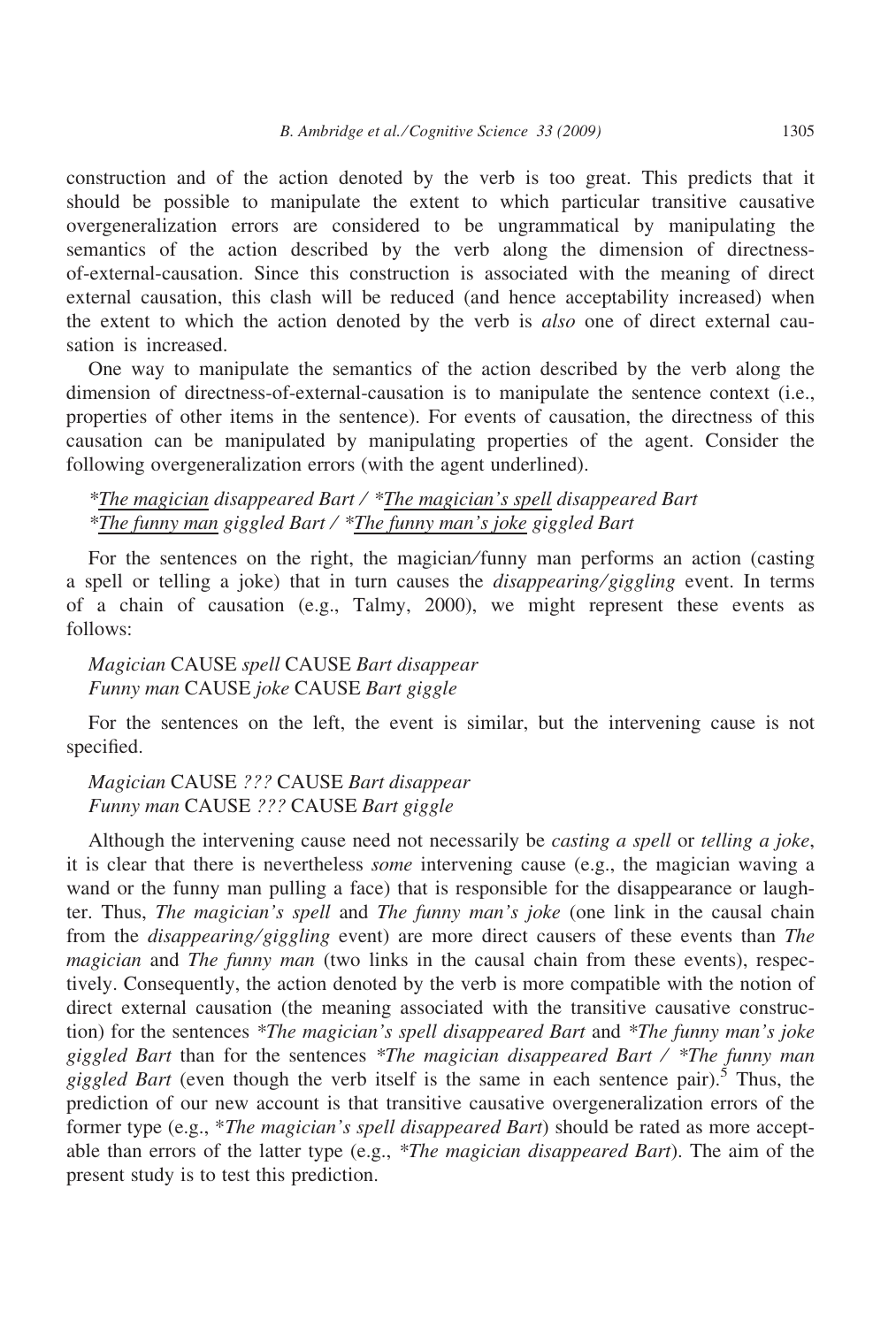# 2. Method

#### 2.1. Participants

Participants were 72 normally developing monolingual speakers of British English; 24 aged 5–6 (Mean age = 5;8), 24 aged 9–10 ( $M = 9;8$ ), and 24 adults ( $M = 20;1$ ). These age groups were chosen to allow comparison with the findings of a previous study of transitive causative overgeneralization errors (Ambridge et al., 2008).

#### 2.2. Design

The experiment used a  $2 \times 3 \times 2 \times 3$  mixed design with within-subjects variables of semantic verb class ("semivoluntary expression of emotion," "going out of existence"; Pinker, 1989: 303), verb frequency (high, medium, low), and directness of causality (more direct, less direct). Age (5–6/9–10/adults) was analyzed as a between-subjects variable. Following Ambridge et al. (2008), the dependent variable was a ''preference for grammatical use'' or ''difference'' score calculated by subtracting each participant's acceptability rating for a particular ungrammatical sentence (e.g., *\*The magician disappeared Bart*) from that participant's rating of the equivalent grammatical control sentence (e.g., The magician made Bart disappear).<sup>6</sup> The advantage of using this score as opposed to simply ratings of the ungrammatical sentences is that it corrects for any general (dis)preferences participants may have for particular verbs, or for the use of particular NPs as AGENTs or PATIENTs (e.g., Ambridge et al., 2008, found that participants generally showed a slight dispreference for sentences with low-frequency verbs, even when used grammatically).

# 2.3. Materials and procedure

Twenty-four test sentences were constructed in accordance with the design outlined above:

\*The funny man('s joke) laughed Lisa ⁄ giggled Bart⁄ chuckled Homer The funny man('s joke) made Lisa laugh ⁄Bart giggle ⁄Homer chuckle \*The magician('s spell) disappeared Bart⁄ vanished Homer⁄ evaporated Lisa

The magician('s spell) made Bart disappear⁄Homer vanish⁄Lisa evaporate

High-, medium-, and low-frequency verbs were chosen from semantic verb classes outlined by Pinker (1989: 303). Frequencies were taken from the British National Corpus<sup> $\prime$ </sup> and rank order checked against data from maternal speech in the CHILDES database.

A recording of each sentence, along with a cartoon animation illustrating the intended meaning, was presented using a laptop computer. To ensure that, in all cases, a (sometimes unspecified) intervening cause was understood to be present, the magician always waved a wand, producing a burst of stars and a sound effect, while the ''funny man'' told a joke.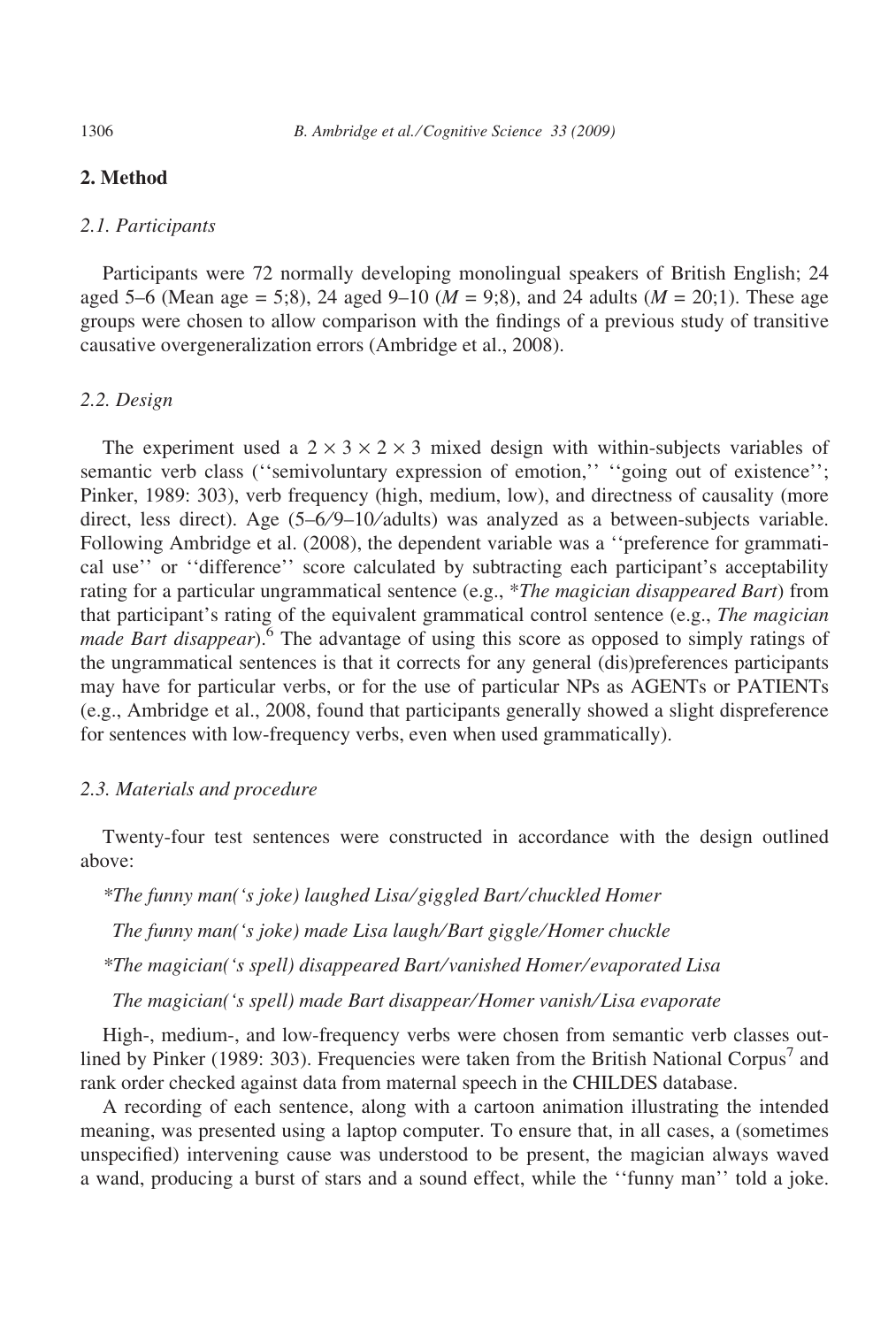Participants rated the sentences on a five-point ''smiley face'' scale using the procedure and practice sentences (based on overgeneralizations of the dative alternation) outlined in Ambridge et al. (2008). Participants completed the trials in random order.

# 3. Results

The mean preferences for grammatical (periphrastic causative) over ungrammatical (transitive causative) uses of each verb are shown in Table 1.

The data were analyzed using a  $2 \times 3 \times 2 \times 3$  anova with within-subjects variables of semantic verb class ("semivoluntary expression of emotion," "going out of existence"; Pinker, 1989: 303), verb frequency (high, medium, low), and directness of causality (more direct, less direct) and the between-subjects variable of age  $(5-6/9-10/adults)$ . The dependent variable was the preference for the grammatical (periphrastic causative) version of each sentence over its ungrammatical (transitive causative) equivalent.<sup>8</sup>

#### 3.1. Testing the verb semantics and entrenchment hypotheses

As predicted by the verb semantics approach (and replicating the finding of Ambridge et al., 2008), participants were more sensitive to grammatical versus ungrammatical uses of the verbs of semivoluntary expression of emotion (Mean difference score = 2.13 points on the five-point scale;  $SE = 0.09$ ) than the verbs of going out of existence  $(M = 1.34,$ 

Table 1

Mean ratings of acceptability (preference for grammatical periphrastic causative over ungrammatical transitive causative use on the five-point scale) for each sentence in the study (and standard deviations)

| Verb (Freq)                                         | Causality | 5–6 Year Olds<br>M(SD) | 9–10 Year Olds<br>M(SD) | Adults<br>M(SD) | Total<br>M(SD) |
|-----------------------------------------------------|-----------|------------------------|-------------------------|-----------------|----------------|
|                                                     |           |                        |                         |                 |                |
| Disappear (High)                                    | Direct    | 1.29(1.55)             | 1.71(1.23)              | 2.75(0.74)      | 1.92(1.35)     |
|                                                     | Indirect  | 1.46(1.25)             | 1.83(1.27)              | 2.71(0.95)      | 2.00(1.27)     |
| Vanish (Medium)                                     | Direct    | 0.50(1.10)             | 0.88(1.15)              | 2.21(1.06)      | 1.19(1.32)     |
|                                                     | Indirect  | 1.33(1.63)             | 1.46(1.02)              | 2.63(1.01)      | 1.81(1.37)     |
| Evaporate (Low)                                     | Direct    | 0.50(1.69)             | 0.67(1.34)              | 0.88(1.30)      | 0.68(1.44)     |
|                                                     | Indirect  | 0.42(1.47)             | 0.17(1.01)              | 0.71(0.95)      | 0.43(1.17)     |
| Verbs of <i>semivoluntary expression of emotion</i> |           |                        |                         |                 |                |
| Laugh (High)                                        | Direct    | 1.71(1.83)             | 2.58(1.06)              | 2.79(0.93)      | 2.36(1.40)     |
|                                                     | Indirect  | 1.83(1.37)             | 2.67(1.05)              | 3.00(1.10)      | 2.50(1.27)     |
| Giggle (Medium)                                     | Direct    | 1.46(1.41)             | 2.04(0.91)              | 2.71(0.95)      | 2.07(1.21)     |
|                                                     | Indirect  | 1.21(1.61)             | 2.42(0.93)              | 2.88(0.95)      | 2.17(1.38)     |
| Chuckle (Low)                                       | Direct    | 0.29(1.16)             | 1.54(0.88)              | 2.63(1.13)      | 1.49(1.42)     |
|                                                     | Indirect  | 1.50(1.38)             | 2.29(1.08)              | 2.83(1.20)      | 2.21(1.33)     |

Note: Sentences were rated on a five-point scale with 5 indicating the highest degree of acceptability. Thus, higher figures (Max  $= 4$ ) indicate greater ungrammaticality of the transitive causative sentence (relative to its grammatical periphrastic causative counterpart).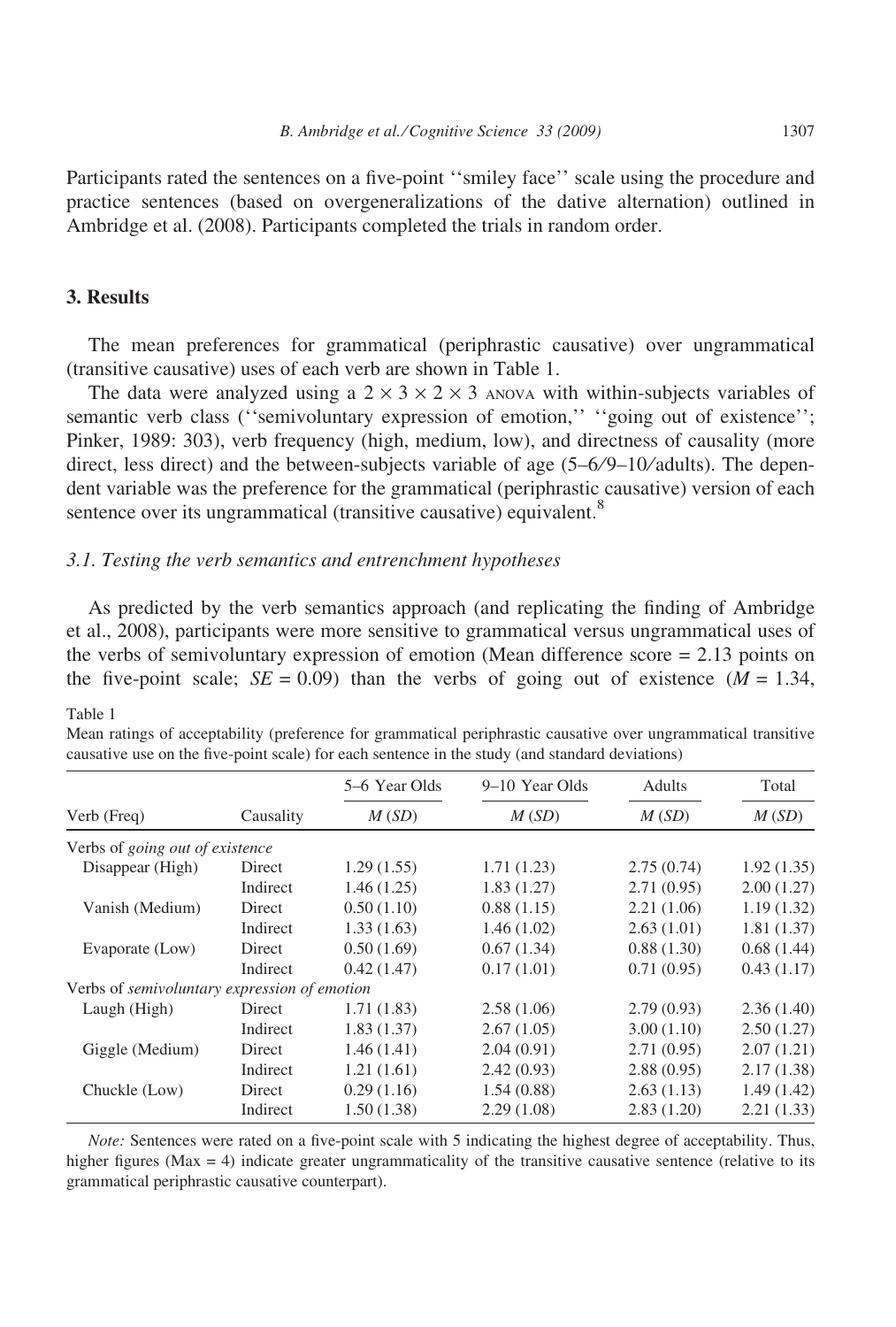$SE = 0.09$ ), as revealed by a main effect of semantic verb class  $[F (1, 69) = 78.28$ ,  $p < .001$ ,  $\eta^2 = 0.53$ . This would seem to be due to the fact that the verbs of semivoluntary expression of emotion denote actions that are more internally caused than verbs of going out of existence, and hence are more semantically incompatible with the transitive causative construction. A significant interaction of semantic verb class by frequency  $[F (2, 1)]$ 138) = 10.85,  $p < .001$ ,  $\eta^2 = 0.14$ ] reflects the fact that the magnitude of this class effect (while still significant at  $p < .001$  for each level of verb frequency independently) increases as verb frequency decreases. There are two likely reasons for this.

First, overgeneralizations with high-frequency verbs are always rated as extremely unacceptable, regardless of their verb class. This finding was observed in both the study of Ambridge et al. (2008) and the present study (where, e.g., adults rated such errors as approximately three points less acceptable than their grammatical equivalents on the five-point scale). Thus, a floor effect is observed: Participants consider overgeneralization errors with the high-frequency verbs to be so unacceptable that semantic manipulations have little effect on their judgments.

Second, one of the low-frequency items, evaporate, probably reflects a mistaken classification. This verb was assumed to be a member of Pinker's (1989:130) class of ''verbs of coming into or going out of existence." However, on reflection, *evaporate* may be more accurately classified as a "change of state" verb (similar to *melt* or *boil*) and, indeed, is classified as such by Levin (1993). The observed interaction partly reflects the fact that the effect for overgeneralization errors to be rated as less acceptable for verbs of semivoluntary expression of emotion than going out of existence was largest for the low-frequency verbs (i.e., chuckle and evaporate). Since participants in fact judged evaporate to be acceptable in the transitive causative construction (relative to periphrastic causative uses), it is not surprising that transitive causative uses of *evaporate* were rated as considerably more acceptable than transitive causative uses of chuckle.

As predicted by the entrenchment hypothesis, participants' preference for grammatical over ungrammatical uses was greatest for the high-frequency verbs  $(M = 2.19$  points on the five-point scale,  $SE = 0.09$ ), lower for the medium-frequency verbs  $(M = 1.81, SE = 0.09)$ , and lower again for the low-frequency verbs ( $M = 1.20$ ,  $SE = 0.09$ ) with all comparisons significant at  $p < .01$  [Main effect of frequency: F (2, 138) = 58.15,  $p < .001$ ,  $\eta^2 = 0.56$ ]. Inspection of the frequency by verb class interaction (see above for statistics) revealed that this three-way frequency effect (while still statistically significant for each verb class independently) was greater in magnitude for the verbs of going out of existence (all comparisons  $p < .001$ ) than the verbs of semivoluntary expression of emotion (all comparisons  $p < .03$ ). This reflects a second floor effect: Participants consider transitive causative uses of verbs of semivoluntary expression of emotion to be extremely unacceptable for semantic reasons: They are inherently internally caused. Thus, 5 year olds reject such sentences in a judgment task, even with novel verbs (Ambridge et al., 2008). Consequently, frequency effects are modest for this class, as overgeneralizations are rated as extremely unacceptable even for low-frequency verbs. Increasing the frequency of the verb cannot ''persuade'' participants to consider such overgeneralizations as more ungrammatical than they already do on the basis of verb semantics.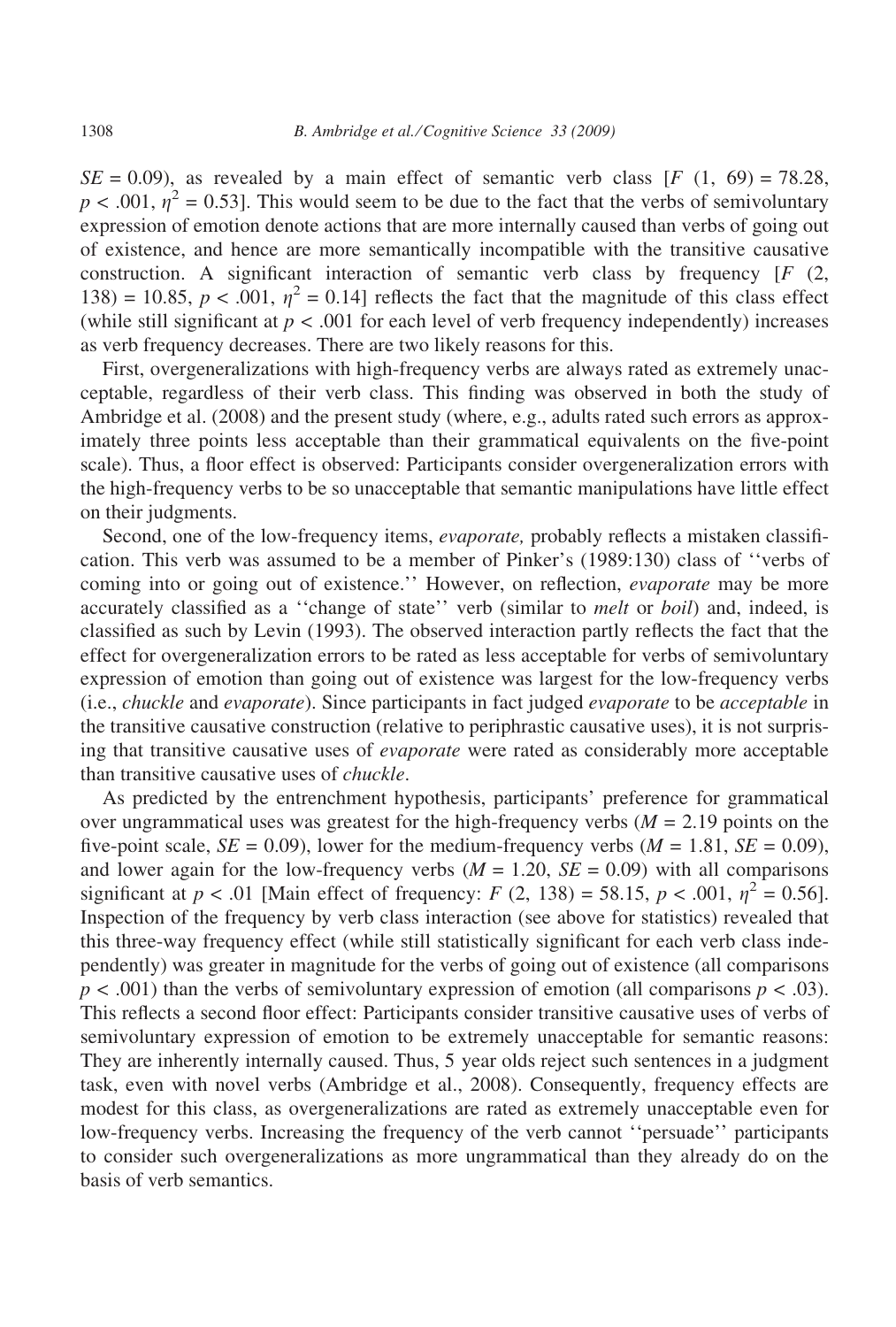#### 3.2. Developmental effects

Participants' preference for grammatical (periphrastic causative) over ungrammatical (transitive causative) sentences was largest for the adults  $(M = 2.39)$  points on the five-point scale,  $SE = 0.13$ ), smaller for the 9–10 year olds ( $M = 1.69$ ,  $SE = 0.13$ ), and smallest for the 5–6 year olds ( $M = 1.13$ ,  $SE = 0.13$ ; all comparisons  $p < .005$  or better) as revealed by a main effect of age  $[F (2, 69) = 25.62, p < .001, \eta^2 = 0.43]$ . It is difficult to know whether this effect is caused by increased learning of verb and construction semantics (or increased entrenchment) over time, or whether the results simply become less noisy with age (as, e.g., the scale is used more appropriately).

A significant interaction of age by semantic verb class was observed [ $F(2, 69) = 5.43$ ,  $p = .006$ ,  $\eta^2 = 0.14$ ] such that this developmental effect was more pronounced for verbs of semivoluntary expression of emotion (all comparisons significant at  $p < .01$ ) than for verbs of going out of existence, where the two child groups do not differ significantly (both other comparisons significant at  $p < .01$ ). This pattern is illustrated in Fig. 1. Between 5–6 and 9– 10, children's sensitivity to ungrammatical uses of verbs of semivoluntary expression increases by approximately one point on the scale, while sensitivity to ungrammatical uses of verbs of going out of existence remains static. This reflects the fact that the former are more semantically incompatible with the transitive causative construction than the latter (as indicated by the main effect of semantic verb class).

A significant three-way interaction of age by semantic verb class by frequency [F  $(4, 38) = 4.46$ ,  $p = .002$ ,  $\eta^2 = 0.12$ ] was also observed. This interaction (see Fig. 2) reflects the fact that the single item evaporate is an exception to the general pattern illustrated in Fig. 1 whereby sensitivity to ungrammatical use occurs by 9–10 for verbs of semivoluntary expression of emotion, but later for verbs of going out of existence. Evaporate is an exception to this pattern because transitive causative uses are never rated as ungrammatical, even



Fig. 1. Preference for grammatical (periphrastic causative) over ungrammatical (transitive causative) verb uses (as measured in points on the five-point scale, as shown on the Y axis) increases for verbs of semivoluntary expression of emotion before verbs of going out of existence.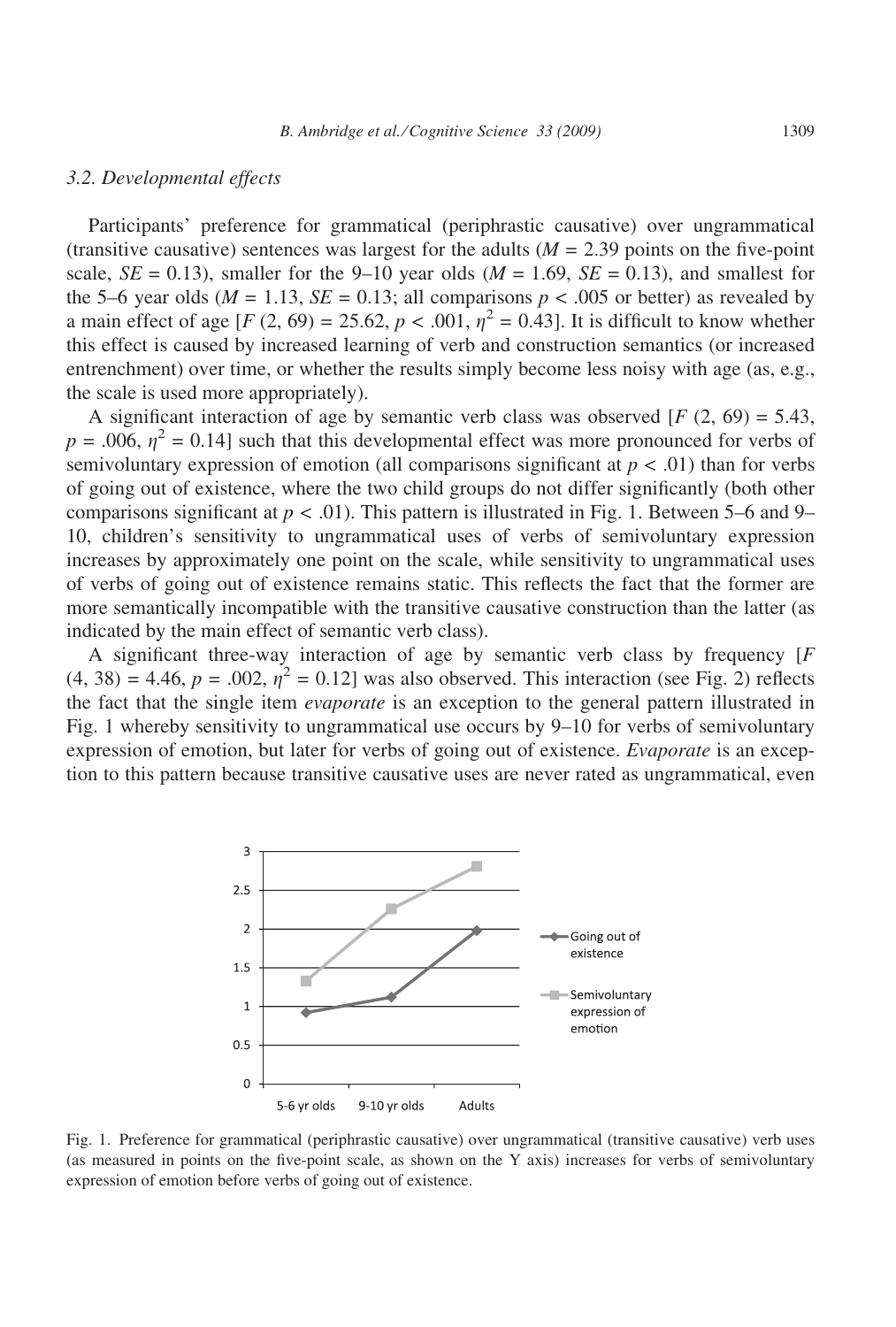

Fig. 2. Preference for grammatical (periphrastic causative) over ungrammatical (transitive causative) verb uses (as measured in points on the five-point scale, as shown on the Y axis) by frequency  $(X \text{ axis})$ , for 5–6 year olds  $(A)$ , 9–10 year olds  $(B)$ , and adults  $(C)$ .

by adults. Thus, this three-way interaction is simply a consequence of the misclassification of evaporate (as discussed above).

#### 3.3. Testing the ILVACS account

The results presented so far provide support for both the entrenchment and verb semantics hypotheses, and they demonstrate that both of these effects appear to increase with age. As discussed in the introduction, the ILVACS account additionally predicts that participants should rate transitive causative uses of intransitive-only verbs as more acceptable (i.e., the difference score should be lower) when the sentence denotes a higher degree of direct external causation.

In line with this prediction, participants rated transitive causative uses as significantly more acceptable (relative to periphrastic causative uses) for the sentences involving more direct causation ( $M = 1.62$ ,  $SE = 0.08$ ) than less direct causation [ $M = 1.85$ ,  $SE = 0.08$ ;  $F(1, 69) = 13.04$ ,  $p = .001$ ,  $\eta^2 = 0.16$ . Interestingly, no interaction with age was observed, indicating that even the youngest group show some sensitivity to the directness of causality manipulation.

There was, however, a significant interaction of causality by class by frequency  $[F (2, 1)]$ 146) = 9.10,  $p < .001$ ,  $\eta^2 = 0.12$ . Analysis of this interaction showed that although the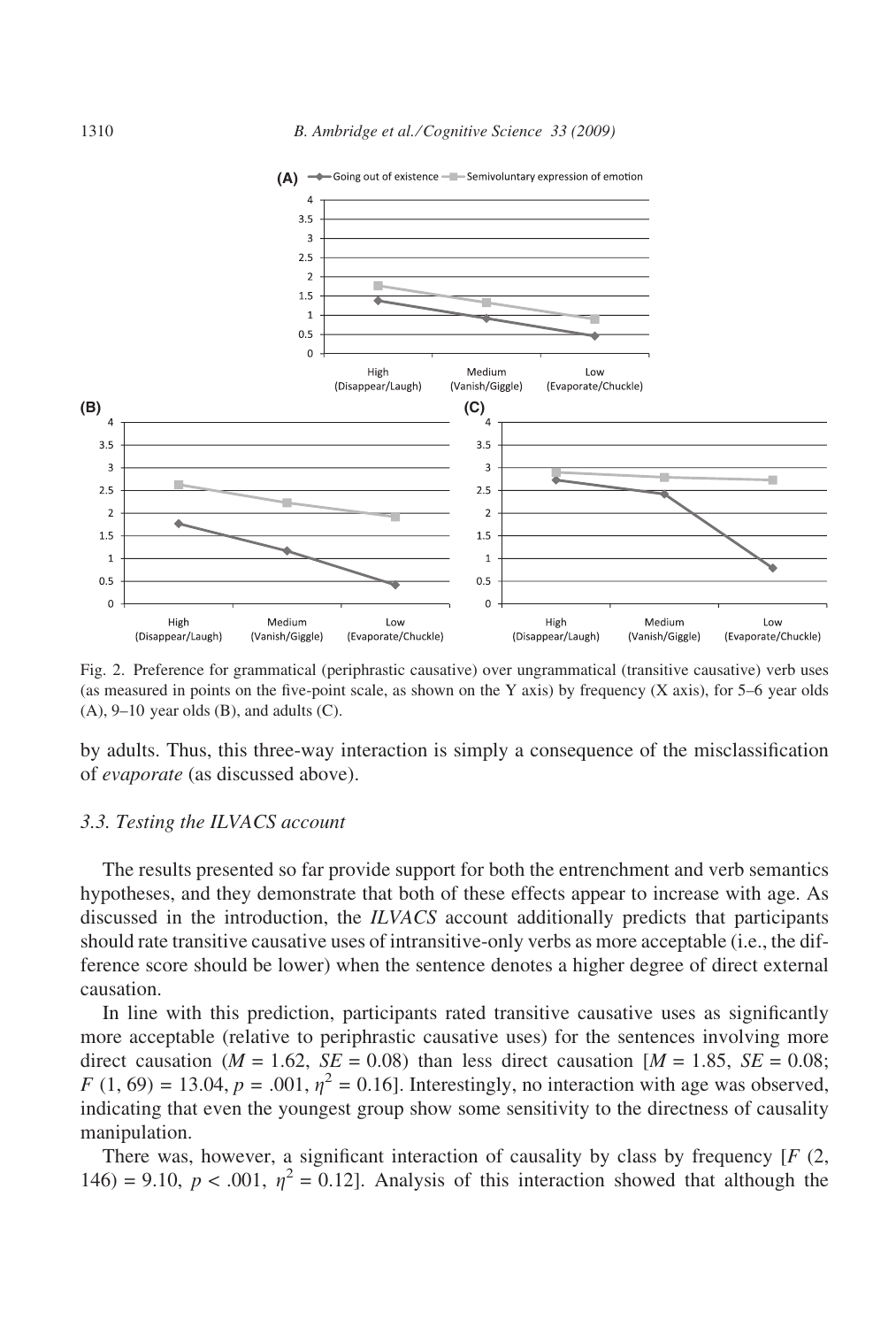means were in the predicted direction for every verb (except *evaporate*, which is a misclassification), only vanish (indirect  $M = 1.80$ ,  $SE = 0.15 >$  direct  $M = 1.19$ ,  $SE = 0.13$ ) and *chuckle* (indirect  $M = 2.21$ ,  $SE = 0.15 >$  direct  $M = 1.49$ ,  $SE = 0.13$ ) showed a significant cause effect when examined in isolation ( $p < .001$  in both cases). The most straightforward interpretation of this pattern is that the causality effect is difficult to detect for verbs that are subject to the floor effects discussed above. The causality effect does not reach significance for the high-frequency verbs disappear and laugh because high-frequency intransitive verbs are always rated as extremely ungrammatical in transitive causative sentences, with other factors therefore having limited effect. The causality effect does not reach significance for giggle because verbs of semivoluntary expression of emotion are also always rated as extremely ungrammatical in transitive causative sentences. Again, this means that other factors can have only a limited effect. Thus, the cause effect is only observed when these two floor effects conspire least: for the low-frequency verb of semivoluntary expression of emotion (chuckle) and for the medium- (vanish) and, in principle, low-frequency verb of going out of existence (though in practice, the misclassification of evaporate means that no such verb was included in the study).

# 4. Discussion

In the present study, twenty-four 5–6 year olds, twenty-four 9–10 year olds, and Twenty four adults rated ungrammatical transitive causative uses (and—as a control—grammatical periphrastic causative uses) of high-, medium-, and low-frequency verbs of semivoluntary expression of emotion (giggle, laugh, and chuckle) and going out of existence (disappear, vanish, evaporate) in sentence contexts with a higher and lower degree of direct external causation (e.g., \*The funny man's joke giggled Bart vs. \*The funny man giggled Bart). Three findings emerged, all of which are consistent with the Incremental Learning of Verb and Construction Semantics (ILVACS) account.

First, participants rated transitive causative overgeneralization errors as less acceptable with verbs of semivoluntary expression of emotion (giggle, laugh, and chuckle) than verbs of going out of existence (disappear, vanish, evaporate), which are associated with a higher degree of potentially external causation. Second, overgeneralization errors were rated as least acceptable with high-frequency verbs, more acceptable with medium-frequency verbs, and most acceptable with low-frequency verbs. Third, and most importantly, participants rated transitive causative overgeneralization errors as significantly more acceptable when the directness of causality was increased by specifying as the agent a more direct cause of the action (e.g.,  $*The funny man's joke gigled Bart was rated as significantly more accept$ able than \*The funny man giggled Bart).

All these findings are consistent with the *ILVACS* account of the retreat from argumentstructure overgeneralization proposed in this paper. Under this account, the child retreats from error by acquiring—in an incremental and probabilistic fashion—the meaning of both particular constructions (e.g., transitive causative  $=$  direct external causation) and of the actions denoted by particular verbs, rejecting generalizations where the incompatibility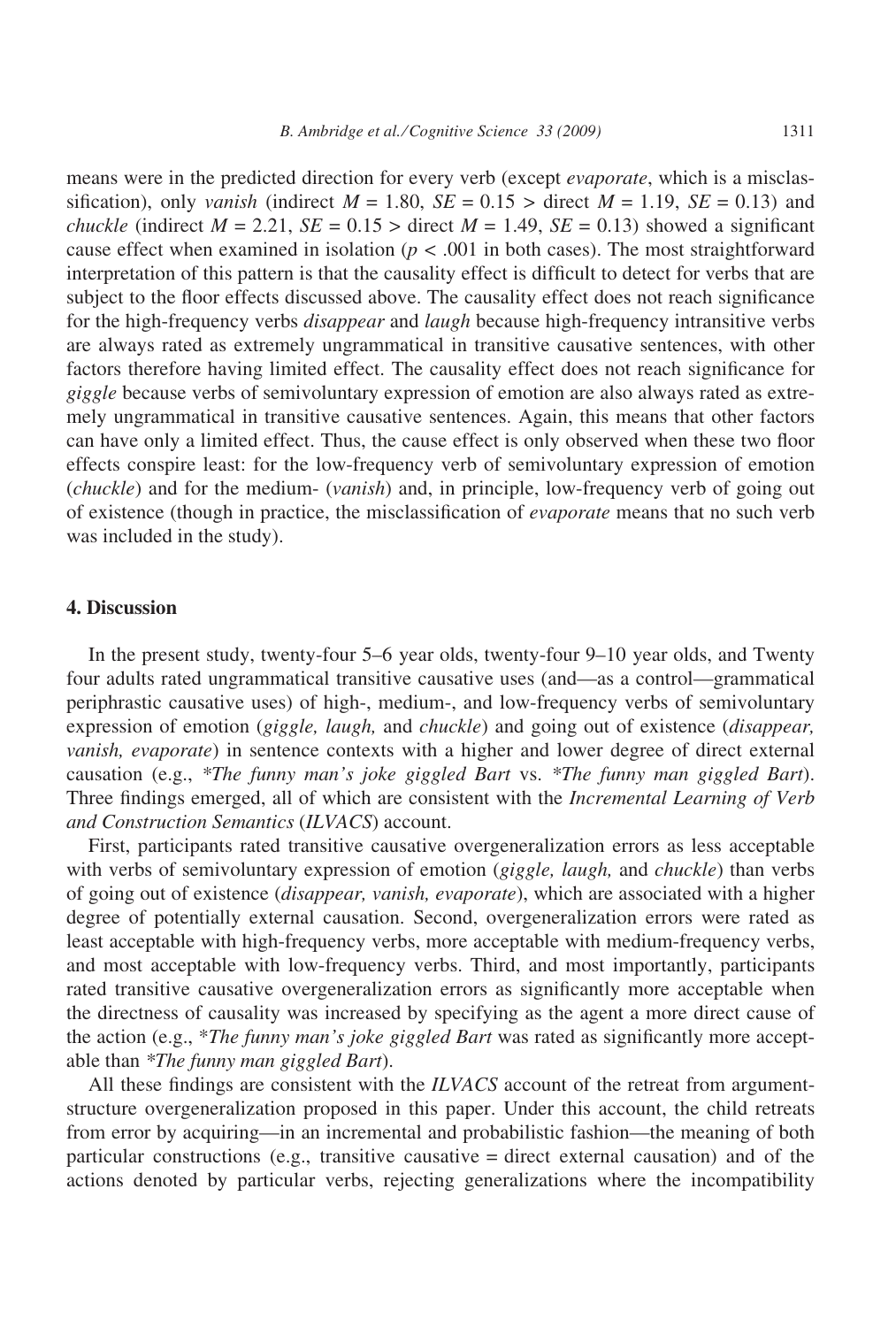between the two is too great for the required ''coercion'' to occur. Of course, we must acknowledge that the directness-of-causality effect observed provides only preliminary, somewhat indirect support for the hypothesis. Nevertheless, it is worth noting that even if we lay the effect of directness of causality to one side—the ILVACS account represents the only current proposal that can explain, at the same time, the effect of both verb semantics and entrenchment observed in the present study (and in many previous studies including Ambridge et al., 2008 unpublished data; Brooks et al., 1999; Brooks & Tomasello, 1999; Gropen, Pinker, Hollander, Goldberg, & Wilson, 1989; Gropen, Pinker, Hollander, & Goldberg, 1991; Theakston, 2004).

It is important to make explicit the ways in which our proposal is novel (i.e., differs from previous accounts that acknowledge a role for both entrenchment and verb semantics). As we see it, the difference is as follows: Even among authors who acknowledge an important role for verb semantics, all previous proposals (of which we are aware) characterize entrenchment as a process of pure statistical tallying of the number of occurrences of a verb  $(e.g., gigle)$  in a particular (formal) argument-structure pattern  $(e.g., SV)$  inchoative intransitive). This view is implicit in studies such as that of Wonnacott, Newport, and Tanenhaus (2008) who investigated statistical frequency (entrenchment) effects in a toy grammar where two formal argument structure patterns are paired with a single meaning. The view is explicit in the account of Tomasello (2003: 130) who argues that ''entrenchment works early…and semantic subclasses [of verbs] begin to work later.'' The claim is that—early in development—entrenchment can work as a purely formal statistical process, without reference to the learning of associations between formal syntactic patterns (e.g., SVO) and construction semantics (e.g., direct external causation). Bowerman and Croft (2007) go further still, arguing that there is ''remarkably little evidence that children are constrained by the narrow-range semantic categories that are relevant for the causative alternation, either early or late in development'' (emphasis in original).

The present proposal specifically denies the claim that entrenchment can operate without reference to verb semantics. On the contrary, entrenchment is entrenchment of verb semantics. Repeated presentation of laugh in the intransitive inchoative construction causes the semantic representation of the verb to become more associated with internal as opposed to external causation. Hence it is only by operating over verb semantics that entrenchment of laugh in the intransitive inchoative construction causes this verb to come to be considered ungrammatical in (i.e., semantically inconsistent with) the transitive causative construction. To be sure, entrenchment can operate before a full set of adult-like ''verb classes'' has been formed (and this is why is might look as though purely statistical entrenchment exerts an effect before verb semantics), but it does not—under the present proposal—operate independently of verb semantics.

Leaving the data aside, from a purely theoretical point of view, it seems odd to posit that children would initially ignore a possible source of information concerning verb's argument structure privileges (i.e., verb and construction semantics) in favor of another (i.e., statistical frequency information). It cannot be that the former cue is unavailable as (a) children clearly have at least some understanding of the meanings of the verbs they produce and (b) the very fact that such errors (e.g.,  $*Don't giggle me$ ) are produced at all demonstrates some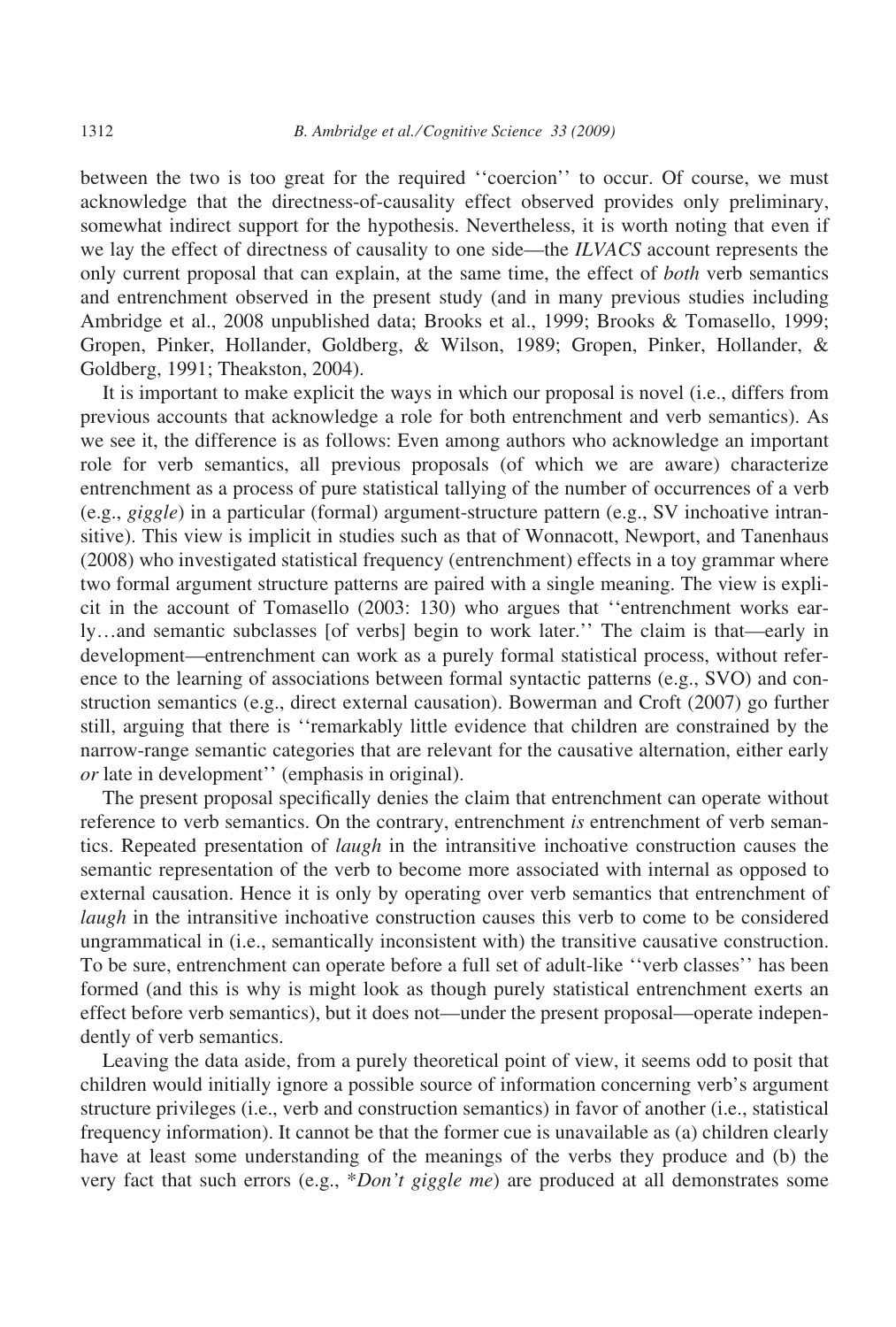knowledge of the semantics associated with the construction (the direct-causation meaning of the construction is the very motivation for such overgeneralizations).

On the other hand, any account that does posit a purely statistical form of entrenchment that can operate without reference to verb semantics (e.g., Bowerman & Croft, 2007; Tomasello, 2003) would struggle to explain the systematic differences reported here between acceptability judgments of sentences with more and less direct causal agents (e.g.,  $*$ The funny man/funny man's joke giggled Bart. As the two sentences involve overgeneralizations of the same verb into—at the level of argument structure—the same construction, any difference between the two is difficult to explain on a purely statistical entrenchment account. One would have to argue that entrenchment explains the fact that children know that both sentences are ungrammatical, while a separate process involving the formation of semantic verb classes leads them to deem one more unacceptable than the other. As a more parsimonious alternative, the present proposal and other possible accounts that integrate the two processes deserve investigation.

The ILVACS account makes a potentially surprising prediction with regard to preemption. Virtually all authors who have discussed the no-negative evidence problem have assumed that preemption must be an important part of the solution (e.g., Bowerman, 1988; Brooks & Tomasello, 1999; Goldberg, 1995; MacWhinney, 1987; Tomasello, 2003). Preemption occurs when the child hears an alternative grammatical form that preempts (i.e., blocks) the error. For example, encountering *giggle* in a periphrastic causative construction  $(NP1$  made NP2 giggle; e.g., The funny man made Bart giggle) increasingly leads the learner to infer that the transitive causative version (NP1 giggled NP2; e.g., \*The funny man giggled Bart) is ungrammatical. The present proposal predicts that—while preemption may be helpful in restricting argument structure overgeneralizations—it is not necessary. If, as this proposal claims, entrenchment works by subtly and incrementally changing the semantic representation of the verb, repeatedly hearing giggle paired with a non–directly caused event will be sufficient for the learner to acquire the verb's non-causative semantics, and hence to reject uses of it in the transitive causative construction. This will apply whenever giggle is paired with a non–directly caused event, whether it appears in an intransitive frame (e.g., Bart giggled) or a ''preempting'' periphrastic causative (e.g., The funny man made Bart giggle).

Thus, perhaps surprisingly, this new account predicts that children will be able to reject transitive causative uses of such verbs (e.g., giggle) without ever hearing them used in ''preempting'' constructions (here the periphrastic causative). Indeed, although preemption has been widely considered to be important in the retreat from argument-structure overgeneralization errors, it is again possible to argue against this assumption on purely theoretical grounds. Adult speakers are able to reject overgeneralizations of very low-frequency verbs (e.g., \*The funny man chortled⁄sniggered ⁄tittered Bart) even though it is unlikely that they have encountered "preempting" alternative sentences (e.g., NP made NP chortle/snigger/ titter) for all of them. Indeed, even the youngest children studied by Ambridge et al. (2008) were able to reject transitive causative uses of *novel* laughing verbs which had never been presented in periphrastic causative sentences. This would leave pre-emption with a similar status to adult corrections; useful, but not necessary, for the retreat from argument-structure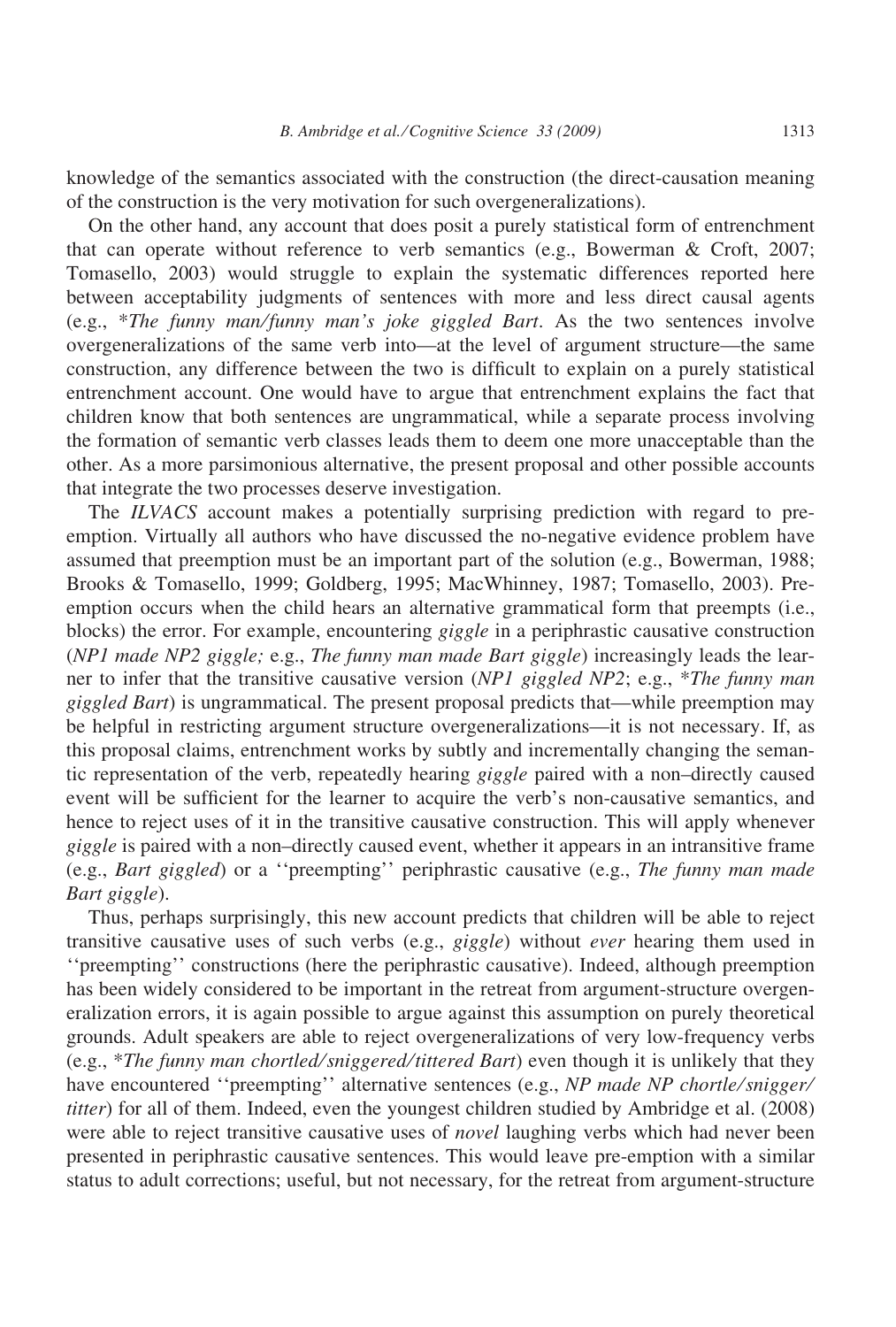overgeneralization errors. If preemption is indeed to be rejected on purely theoretical grounds (see Bowerman, 1988, for other arguments against pre-emption), an advantage of the ILVACS account is that it can explain children's retreat from argument-structure overgeneralization errors without having to make reference to this potentially problematic notion.

In conclusion, there are many questions to be addressed before the field arrives at a complete understanding of the learning mechanism that children use to retreat from argument-structure overgeneralization errors. However, the findings of both the present study and previous work (e.g., Ambridge et al., 2008, unpublished data) suggest that what is required is an account in which entrenchment and verb semantics work together. In the present study, we have proposed—and provided preliminary support for—one such account, as well as highlighting further experimental effects for which any successful theory of the retreat from argument-structure overgeneralization errors must account.

# **Notes**

- 1. Errors of this type—where an inchoative intransitive verb such as *giggle* (as opposed to an unspecified-object intransitive verb such as *eat*) is erroneously used in a transitive causative construction—are the focus of this paper.
- 2. It has been argued (e.g., Brooks & Tomasello, 1999) that an indirect ''competitor'' such as *The joke made me giggle* might preempt the error. We consider this ''preemption'' account in the discussion.
- 3. As we will see later, it is the semantics of the particular ACTION denoted by a verb in a given context (and not of the VERB in general) that determine whether a verb can felicitously be used in a particular construction (see next footnote and associated main text).
- 4. This example illustrates why it is the semantics of the particular ACTION denoted by a verb in a given context (and not of the VERB in general) that determine whether a verb can be used in a particular construction. When the verb wash denotes an action of direct (unmediated) physical causation, the transitive construction is required. However, when the *same verb* is used to describe an event involving indirect (mediated) causation, this construction cannot be used. For example, The man washed the clothes is not a felicitous description of an event where the man paid a drycleaner to wash the clothes (c.f., The man had the clothes washed).
- 5. Although animates are more likely than inanimates to be causal agents in general, this by no means implies that there are not scenarios (such as the present scenario) in which an inanimate can be a "better" causal agent than an animate (see Levin  $\&$ Rappaport Hovav, 1995, 2005).
- 6. In the present study, periphrastic causatives (e.g., The magician made Bart disappear) were used as control sentences, unlike the study of Ambridge et al. (2008) where simple intransitives (e.g., Bart disappeared) were used. We decided to use periphrastic causatives (rather than intransitives) as control sentences as they are more closely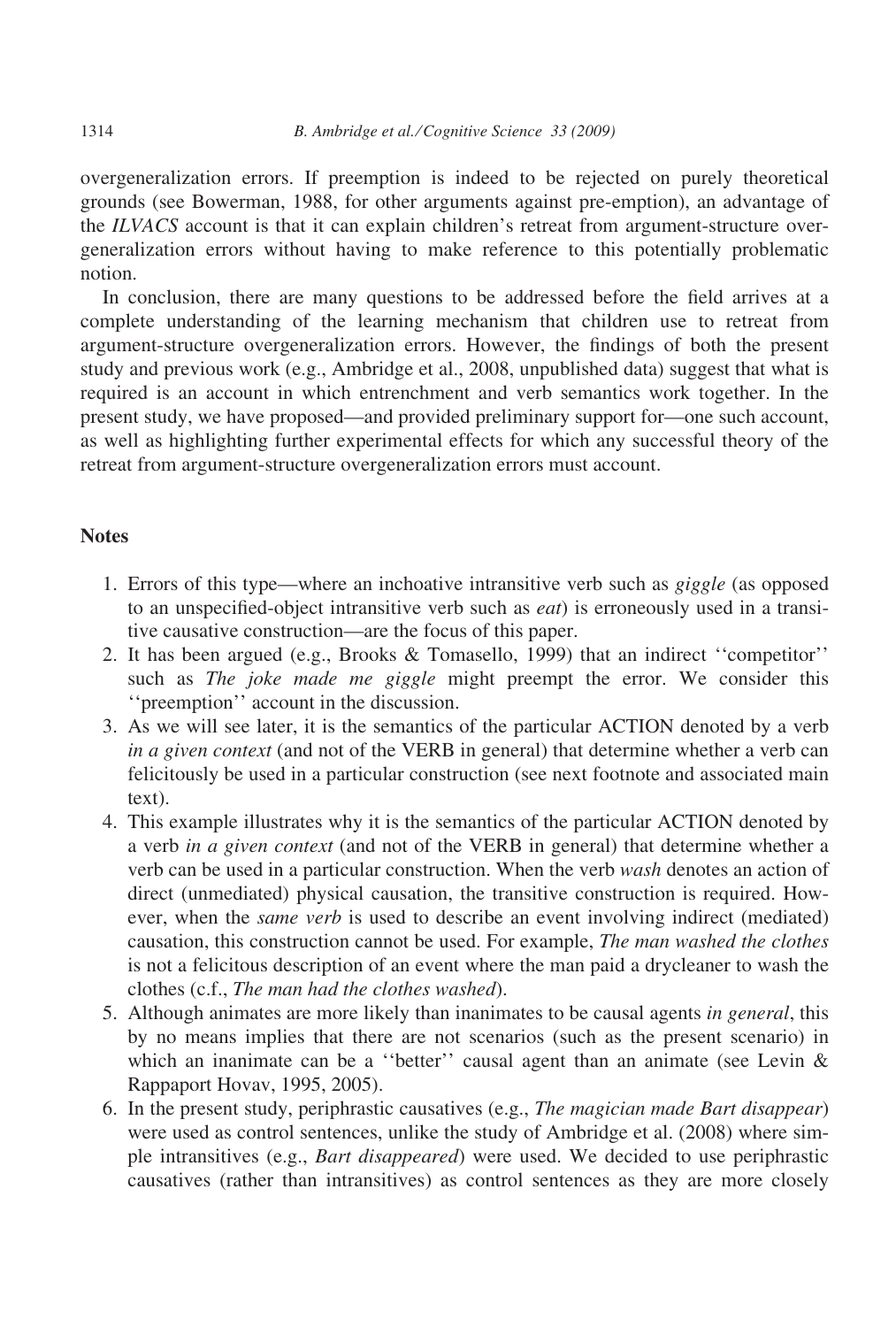matched to the sentences of interest (e.g.,  $*The$  magician disappeared Bart) in that they include the same number of participants, denote the same event, and are more closely matched in length.

- 7. BNC all texts (VERB uses only) Disappear: 5,317; Vanish: 1,518; Evaporate: 490; Laugh: 9,115; Giggle: 686; Chuckle: 563.
- 8. In principle, it would be more appropriate to use raw scores (as opposed to difference scores) for some analyses. In practice, the use of either dependent measure gives an identical pattern of significant and nonsignificant comparisons. For consistency we therefore report the results of difference-score analyses in all cases.

#### Acknowledgment

This research was supported by ESRC grants RES-062-23-0931 and RES-000-22-1540 to the first three authors.

# References

- Abbot-Smith, K., Lieven, E., & Tomasello, M. (2004). Training 2;6-year-olds to produce the transitive construction: The role of frequency, semantic similarity and shared syntactic distribution. *Developmental Science*, 7(1), 48–55.
- Ambridge, B., Pine, J. M., Rowland, C. F., & Young, C. R. (2008). The effect of verb semantic class and verb frequency (entrenchment) on children's and adults' graded judgements of argument-structure overgeneralization errors. Cognition, 106, 87–129.
- Bowerman, M. (1982). Reorganization processes in lexical and semantic development. In E. Wanner & L. R. Gleitman (Eds.), Language acquisition: The state of the art. New York: Cambridge University Press.
- Bowerman, M. (1988). The ''no negative evidence'' problem: How do children avoid constructing an overly general grammar? In J. A. Hawkins (Ed.), Explaining language universals (pp. 73–101). Oxford, England: Blackwell.
- Bowerman, M., & Croft, W. (2007). The acquisition of the English causative alternation. In M. Bowerman & P. Brown (Eds.), Crosslinguistic perspectives on argument structure: Implications for learnability (pp. 279– 307). Hillsdale, NJ: Lawrence Erlbaum.
- Braine, M. D. S., & Brooks, P. J. (1995). Verb argument strucure and the problem of avoiding an overgeneral grammar. In M. Tomasello & W. E. Merriman (Eds.), Beyond names for things: Young children's acquisition of verbs (pp. 352–376). Hillsdale, NJ: Erlbaum.
- Brooks, P. J., & Tomasello, M. (1999). How children constrain their argument structure constructions. Language, 75(4), 720–738.
- Brooks, P. J., Tomasello, M., Dodson, K., & Lewis, L. B. (1999). Young children's overgeneralizations with fixed transitivity verbs. Child Development, 70(6), 1325–1337.
- Gertner, Y., Fisher, C., & Eisengart, J. (2006). Learning words and rules: Abstract knowledge of word order in early sentence comprehension. Psychological Science, 17(8), 684–691.
- Goldberg, A. (1995). Constructions: A construction grammar approach to argument structure. Chicago: University of Chicago Press.
- Gropen, J., Pinker, S., Hollander, M., & Goldberg, R. (1991). Syntax and semantics in the acquisition of locative verbs. Journal of Child Language, 18, 115–151.
- Gropen, J., Pinker, S., Hollander, M., Goldberg, R., & Wilson, R. (1989). The learnability and acquisition of the dative alternation in English. Language, 65(2), 203–257.